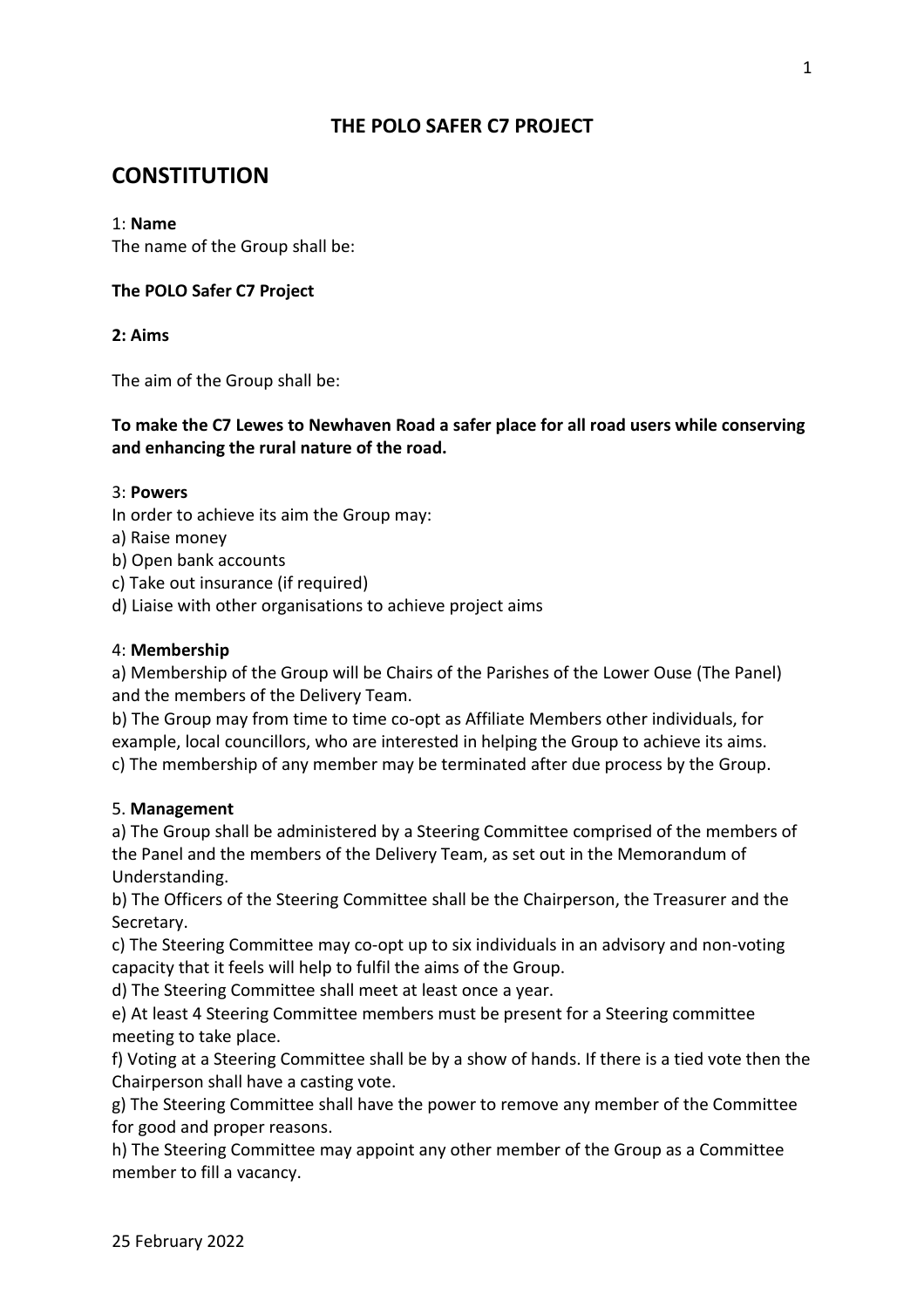i) In the absence of the Chairperson at any Steering Group or General Meeting, those attending will nominate and agree who will act as Chairperson and assume the voting rights for that meeting only.

## 6: **The duties of the Officers**

- a) The duties of the Chairperson shall be to:
- Chair meetings of the Steering Committee and
- act as the spokesperson of the Group when necessary.
- b) The duties of the Secretary shall be to:
- keep a membership list,
- prepare in consultation with the Chairperson the agenda for meetings of the Steering Committee,
- take and keep minutes of all meetings and
- collect and circulate any relevant information within the Group.
- c) The duties of the Treasurer shall be to:
- Supervise the financial affairs of the Group and
- keep proper accounts that show all monies received and paid out by the Group.

## 7. **Finance**

a) All monies received by or on behalf of the Group shall be applied to further the aims of the Group and for no other purpose.

b) Any bank accounts opened for the Group shall be in the name of the Group.

c) Any cheques issued or other payments shall be signed/authorised by two nominated members of the Steering Committee.

d) The Group shall ensure that its accounts are independently examined every year.

## 8. **Annual General Meeting**

a) The Group shall hold an Annual General Meeting (AGM).

b) All Members will be given at least seven days' notice of the AGM and shall be entitled to attend and vote.

c) The business of the AGM shall include:

- receiving a report from the Chairperson on the Group's activities over the year,
- receiving a report from the Treasurer on the finances of the Group and
- considering any other matter as may be decided.

d) At least 6 Members must be present for the AGM to take place.

## 9. **General Meetings**

a) There shall be a minimum of two General Meetings (including the AGM) each year. b) All members shall be entitled to attend and vote.

## 10. **Memorandum of Understanding**

This Constitution shall have effect subject to the terms of the Memorandum of Understanding (and its Schedule) into which this Constitution is bound. This Memorandum of Understanding informs and underpins the role and operation of the Parish Panel and the Project Delivery Team within the project Constitution. The purpose of the MoU is to define roles, responsibilities and reporting frameworks.